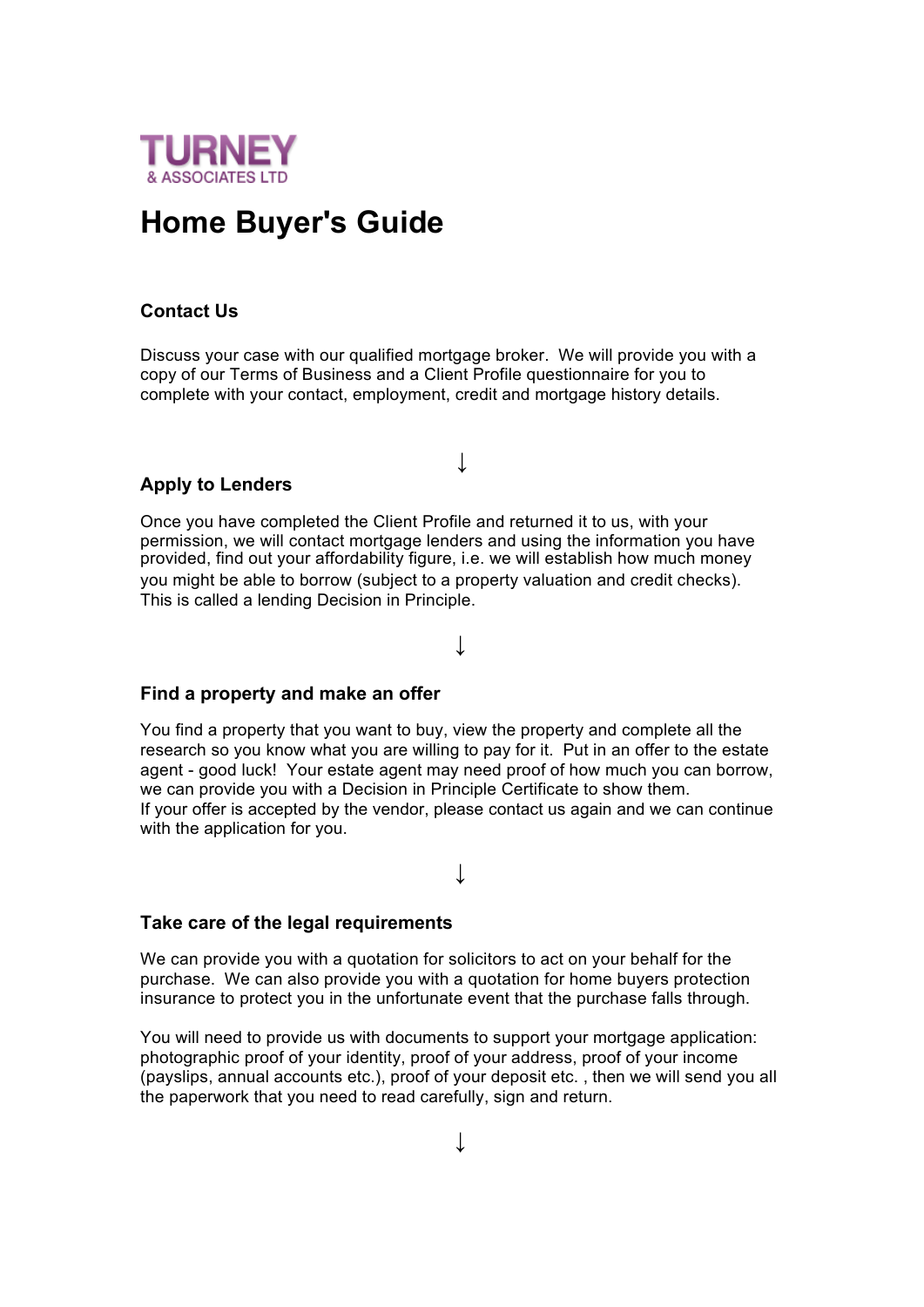## **Submit full mortgage application**

We will take debit/credit card details from you to submit with the full application so you can pay for the survey and any other fees which need to be paid upfront. You will need to instruct a solicitor to work on your behalf and they will usually ask for a deposit to start work for you. We will need all of our paperwork signed and returned to us.

On receipt of your mortgage application, the mortgage lender will then give instructions for a survey to be completed and will contact the estate agent/vendor to arrange a date for the survey.

**↓**

## **Property survey**

A surveyor will visit the property, acting on the provider's behalf, to check the general condition of the property and ensure it is suitable as security for a mortgage loan. Their other role is to value the property and check that the proposed purchase price (if applicable) is fair in relation to the value.

The lender will review the survey report and review the mortgage application and supporting documents to confirm that they are still willing to lend to you as the applicant.

## **↓**

### **Official mortgage offer**

If they are happy with the survey, application form and supporting documents, they will issue a formal mortgage offer. The mortgage offer is sent to you applicant, us as your mortgage broker and your solicitor (the survey report is often attached to the mortgage offer and will be required by your solicitor to check that you have sufficient buildings insurance cover).

## **↓**

#### **Insurance**

We can provide you with a quotation for buildings and contents insurance (it is a legal requirement to have buildings insurance in place at exchange of contracts). We can provide you with a quotation for life assurance, critical illness cover, income protection and accident, sickness and unemployment cover to begin at the date of completion of your purchase.

Your solicitor will be completing all the legal documentation, checks and searches that are required for any property purchase. You will be asked to sign a mortgage deed to confirm that you accept the terms of the mortgage offer.

**↓**

#### **Contract exchange and completion**

Your solicitor will be in contact with the vendor's solicitor and, if applicable other solicitors in the chain, to agree a date to exchange contracts: this date is usually 7-28 days before completion. At exchange, you are legally responsible for the property and therefore buildings insurance needs to be in place. You will need to transfer the deposit funds and the solicitor's fees to your solicitor.